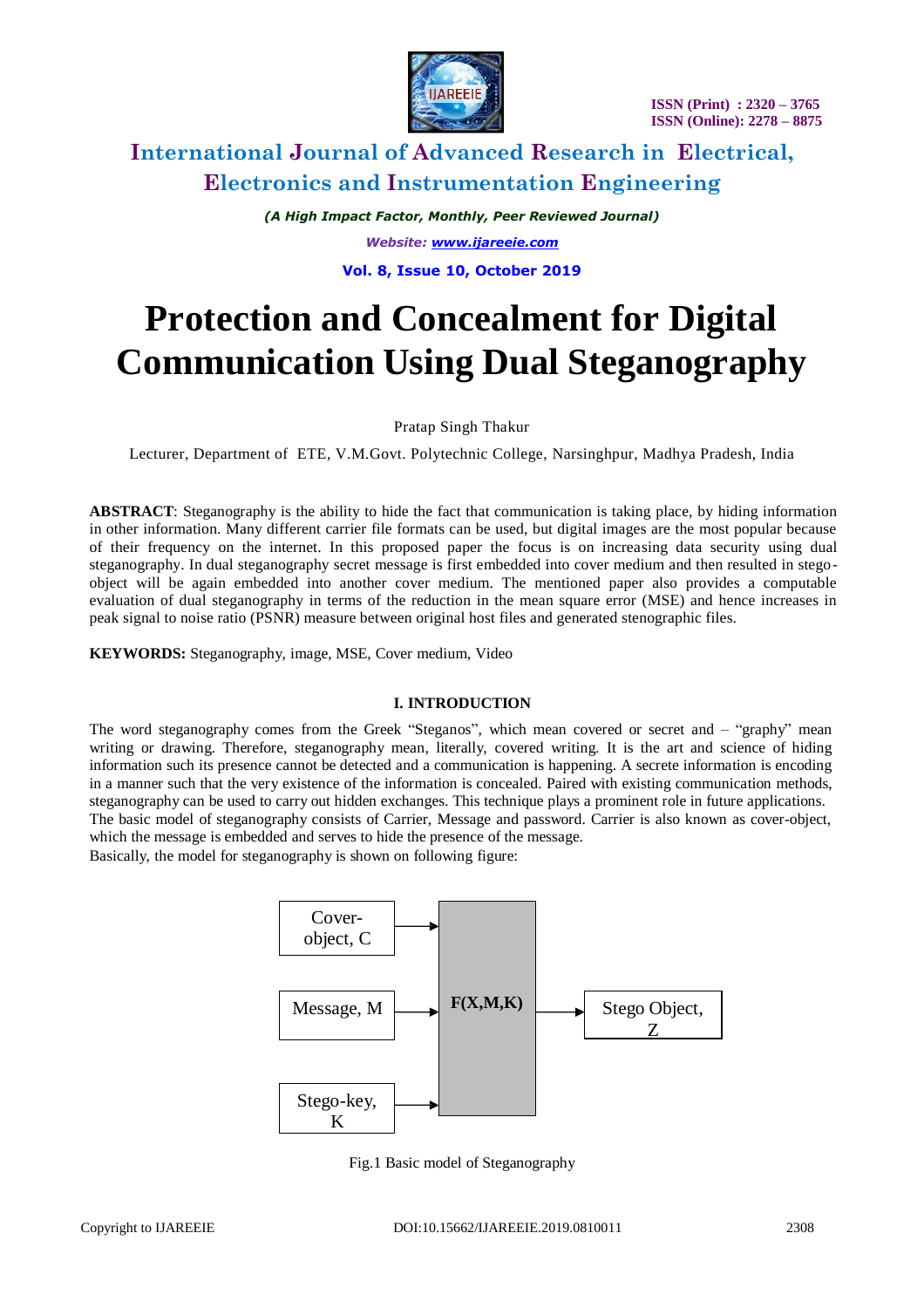

*(A High Impact Factor, Monthly, Peer Reviewed Journal)*

*Website[: www.ijareeie.com](http://www.ijareeie.com/)*

#### **Vol. 8, Issue 10, October 2019**

Message is the data that the sender wishes to remain it confidential. It can be plain text, cipher text, other image, or anything that can be embedded in a bit stream such as a copyright mark, a covert communication, or a serial number. Password is known as stego-key, which ensures that only recipient who knows the corresponding decoding key will be able to extract the message from a cover-object. The cover-object with the secretly embedded message is then called the Stego-object. The Embedding Process can be further done again in order to main the respective security and privacy. Recovering message from a stego-object requires the cover-object itself and a corresponding decoding key if a stego-key was used during the encoding process. The original image may or may not be required in most applications to extract the message.

#### **II. LITERATURE SURVEY**

**J. Fridrich, [1] Symmetric ciphers based on two-dimensional chaotic maps:** This paper provides the methodology of how to use the 2 dimensional chaotic maps on a square matrix to create a symmetric block encryption schemes. A chaotic map is first generalized by introducing parameters and then discretized to a square lattice of points which represent pixels or some other data items. Although the discretized map is a permutation and thus cannot be chaotic, it shares certain properties with its continuous counterpart as long as the number of iterations remains small.

G. Chen, Y. Mao, C.K. Chui, [2] A symmetric image encryption scheme based on 3D chaotic cat map: This paper employs a 3D cat map to shuffle the image pixels in order to provide the resistance against the statistical and differential attacks.

**N. Provos, P. Honeyman, [3] Hide and seek an introduction to steganography:** This paper is based on maximizing the embedding capability of an image while keeping high security.

**O.Khalind, B.Aziz, [4] Single mismatch 2LSB embedding steganography:** This paper includes the 2LSB steganography that makes fewer changes to the cover image with a lower probability of detection. a new method of 2LSB embedding steganography in still images. The proposed method considers a single mismatch in each 2LSB embedding between the 2LSB of the pixel value and the 2-bits of the secret message, while the 2LSB replacement overwrites the 2LSB of the image's pixel value with 2-bits of the secret message.

**T.Xiang,K.W.Wong,X.liao, [5] selective image encryption using spatiotemporal chaotic system :** This paper will gives the explanation about importance of 4 MSB's for image visualization, and encryption of 4 MSB's to get the good balance between security and efficiency.

**M.Podesser, H.P. Schmidt, A. Uhl, [6] Selective bit plane encryption for secure transmission of image data in mobile environments:** This paper will provide us a information about why we will not use the smart phones for complicated encryption operations.

### **III. PROPOSED METHODOLOGY**

Dual steganography of text for secure text and image communication has been proposed. Here in dual steganography, image steganography is used within video steganography



Fig. 2 Embedding Process Fig. 3 Extraction Process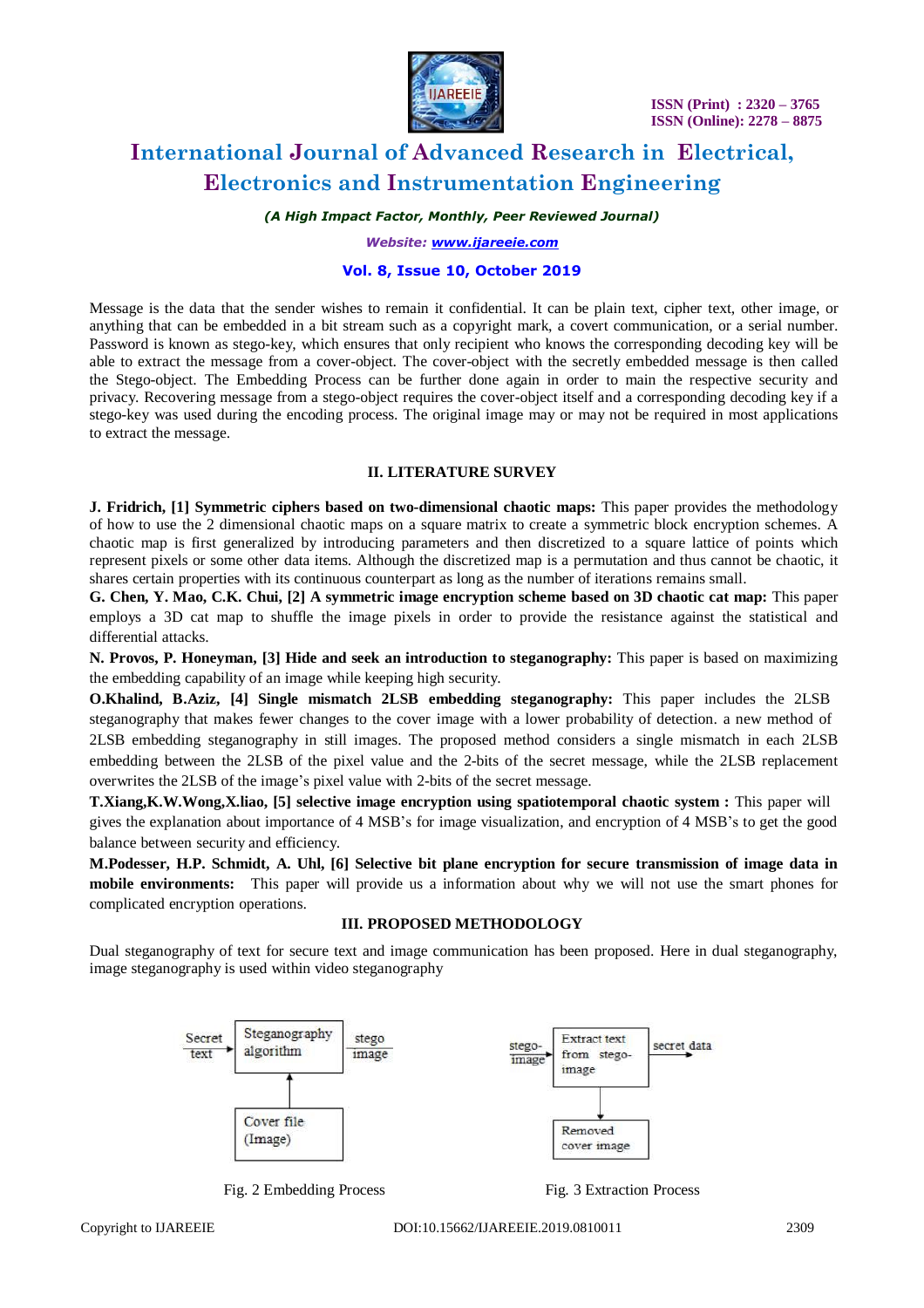

*(A High Impact Factor, Monthly, Peer Reviewed Journal)*

*Website[: www.ijareeie.com](http://www.ijareeie.com/)*

### **Vol. 8, Issue 10, October 2019**

#### **EMBEDDING PROCESS**

The process of embedding data in host file is shown in figure (2). The secret data has been embedded inside cover image with the help of 4-bit LSB (least significant bit) algorithm along with the stego-key. The key used is maximum of 64 bit length. Key is embedded in the cover image during the LSB embedding process. This should be known at the receiver side during the apprehend process for retrieving the secret file. The algorithm works as follows:

Image steganography:

- Cover image is separated into RGB planes.
- Secret data taken is then converted into binary form.

• Those values are separated into upper and lower nibbles which are embedded in two separate planes of the cover image.

• Upper nibbles are embedded in green plane and lower nibbles in red plane using 4bit LSB method.

- Stego key is embedded inside the blue plane.
- After which, all the three planes are combined to generate stego-image.

Video steganography:

- Input the cover video stream.
- Convert the video sequence into a number of frames.
- Split each frame into the YUV color space.
- Apply the two dimensional DWT twice separately to each Y frame component.
- Embed the message (stego-image) into the middle frequency coefficients (LH, HL) of each of the Y components.
- Apply the inverse two dimensional DWT on the frame components.
- Rebuild the stego frames from the YUV stego components.
- Output the stego videos, which are reconstructed from all embedded frames.

### **EXTRACTION PROCESS**

The process of extraction is shown in figure (3). In section the process of retrieving secret massage (text) from stegoimage is introduced.

The algorithm works as follows:

- Input the cover video stream
- Convert the video sequence into a number of frames.
- Split each frame into the YUV color space.
- Apply the two dimensional DWT twice separately to each Y frame component.
- Extract the message (stego-image) from the middle frequency coefficients (LH, HL) of each of the Y components.
- Perform inverse DWT method.
- The extract secret massage from stego-image

### **IV. RESULT AND DISCUSSION**

The proposed algorithm was performed using MATLAB. For all the experiments presented herein, we used the numbers of LSB bits to be replaced was fixed at four. Several experiments were conducted to test the robustness and imperceptibility of the algorithm. Imperceptibility is the perceived quality of the host image that should not be distorted by the presence of the secret massage the perceptual imperceptibility of the embedded measure in terms of Mean squared Error (MSE), Peak Signal to Noise Ratio (PSNR) and Root Mean Square error (RMS) between the cover and stego-images may be calculated. Lesser the MSE higher the PSNR values and imperceptibility.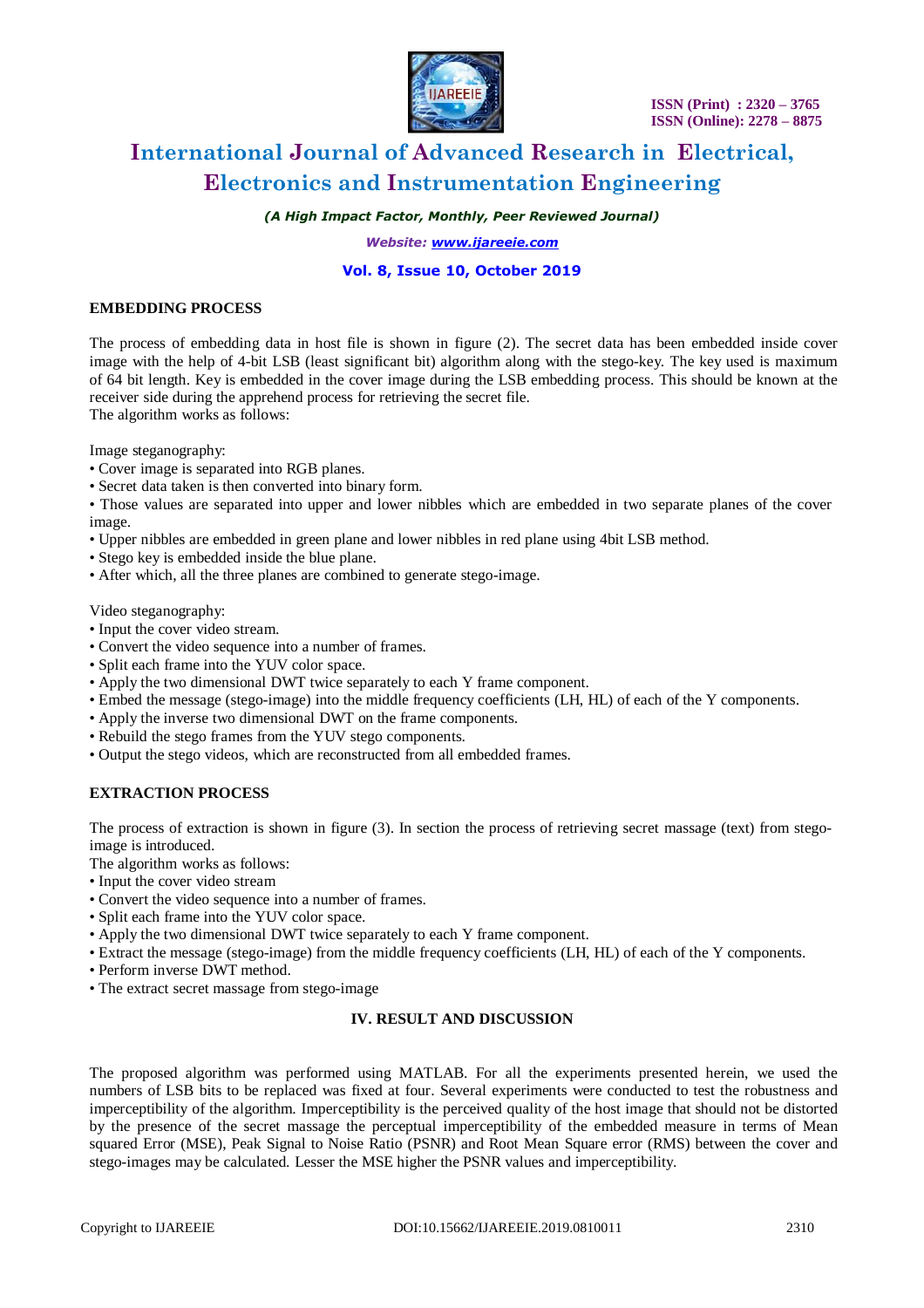

*(A High Impact Factor, Monthly, Peer Reviewed Journal)*

*Website[: www.ijareeie.com](http://www.ijareeie.com/)*

### **Vol. 8, Issue 10, October 2019**

### **1. Mean Square Error**

Mean squared error (MSE) is defined as an average of the square of the difference between actual image and encrypted image. The MSE is given by the equation**,**

$$
MSE = \frac{1}{MxN} \sum_{i=1}^{n} \sum_{j=1}^{n} (x(i,j))
$$

Where x (i, j) represents the original image and y (i, j) represents the encrypted  $(\text{image})$  and i and j are the pixel position of M x N image.

MSE is zero when  $x(i, j) = y(i, j)$ .

### **2. Peak Signal to Noise Ratio (PSNR)**

equation: The peak signal to noise ratio is evaluated in decibels and is inversely proportional to MSE. It is given by the

$$
\text{PSNR} = 10 \log_{10} \left( \frac{255}{\text{MSE}} \right)
$$



### Fig. 4 Input Text Data



Fig. 5 Cover RGB Image Fig. 6 Stego RGB image

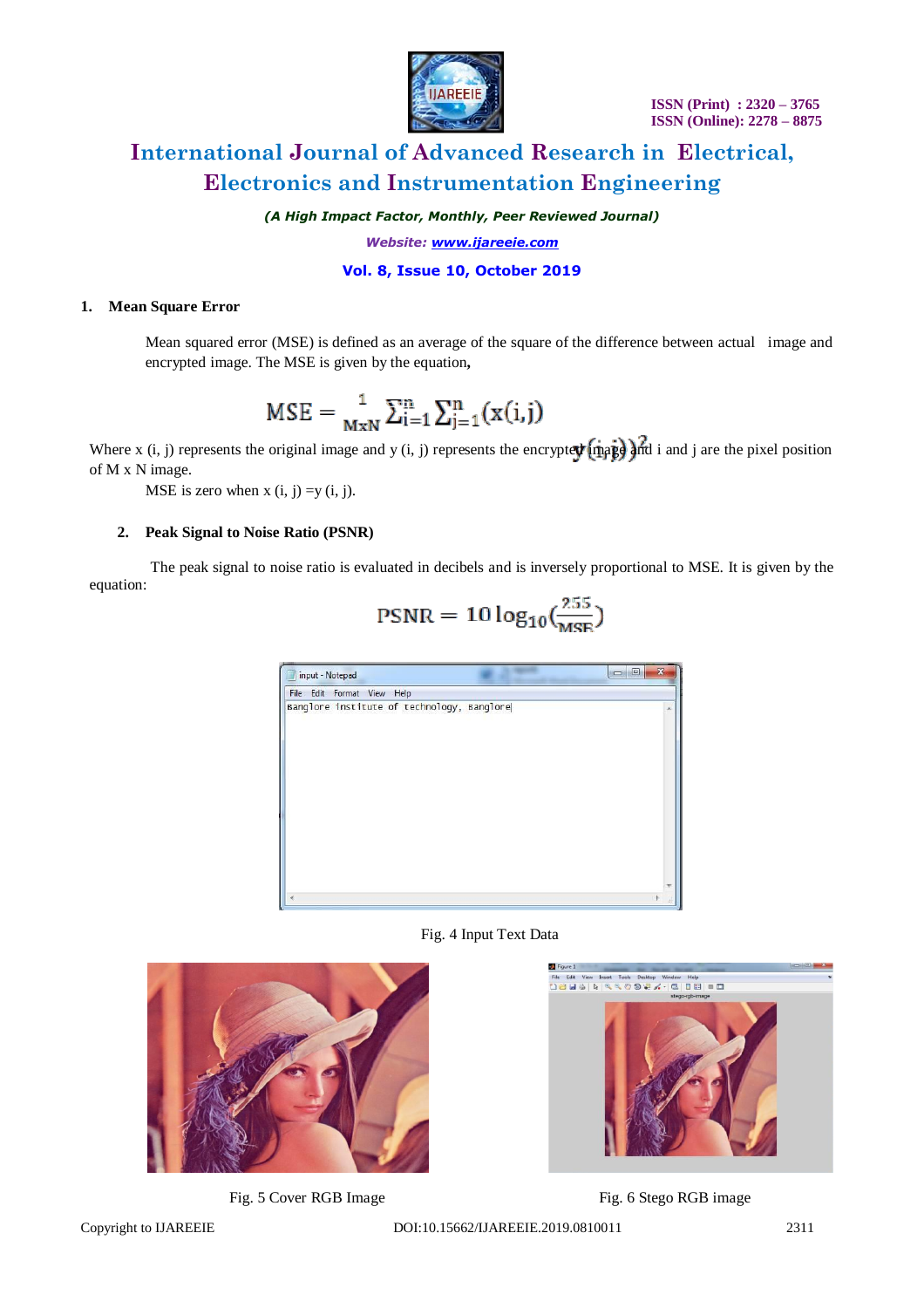

*(A High Impact Factor, Monthly, Peer Reviewed Journal)*

*Website[: www.ijareeie.com](http://www.ijareeie.com/)* **Vol. 8, Issue 10, October 2019**









Fig. 7 Input RGB Video Fig. 8 Password Key for Extraction Process



Fig. 9 Input Image Fig. 10 RGB Cover Image



Fig. 11 Stego RGB Image Fig. 12 Input RBG Cover Video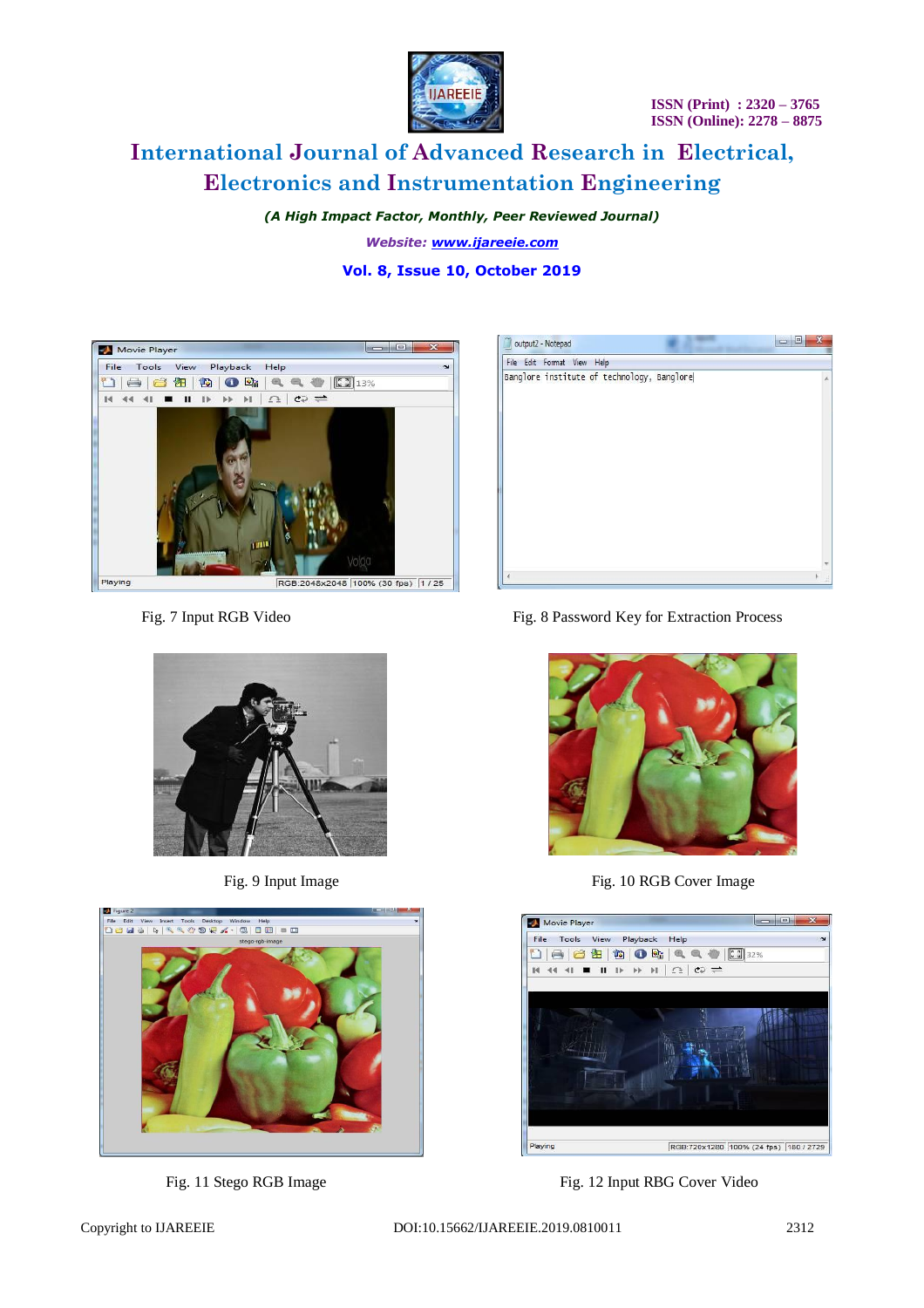

*(A High Impact Factor, Monthly, Peer Reviewed Journal)*

*Website[: www.ijareeie.com](http://www.ijareeie.com/)*

### **Vol. 8, Issue 10, October 2019**



Fig. 13 Extracted input image

| Input             | Size   | MSE    | PSNR(dB) |
|-------------------|--------|--------|----------|
| Text file         | 49B    | 0.0494 | 61.1925  |
| <sub>1</sub> mage | 37.3KB | 6.5523 | 39.9812  |

TABLE 1 MSE and PSNR values

### **V. CONCLUSION**

This paper presents a state of the art combination work of two popular information security approaches, namely cryptography and steganography. However both of techniques provide security for secrete information but separately one can't guarantee for absolute security of data. Therefore to provide more security to the information at the time of communication over unsecured channel a novel advance technique for data security is needed**.** Therefore experimental results show that the proposed model is effective. It maintains the quality of the video and no variation between the cover data and stego-data that can be detected by the human vision system. Future work can be done in way to combining the concepts of hybrid cryptography and audio steganography, to provide more security to the secrete message

#### **REFERENCES**

[1] R.Anderson and F. Petitcolas, "On the limits of steganography" IEEE Journal of Selected Areasin Communications, Vol. 16, No. 4, May 1998.

[2] Niels Provos, Peter Honeyman, "Hide and Seek: An Introduction to Stegano-graphy," IEEE computer society,2003.

[3] Chi-Kwong Chan, L.M. Cheng, "Hiding data in images by simple LSB substitution" Hong Kong Received 17 May 2002.

[4] Ran-Zan Wang, Chi-Fang Lin, Ja-Chen Lin, "Hiding data in images by optimal moderately significant-bit replacement" IEE Electron. Lett 36 (25) (2000) 20692070.

[5] Johnson, N.F. Jajodia, S., "Exploring Steganography: Seeing the Unseen", ComputerJournal, February 1998.